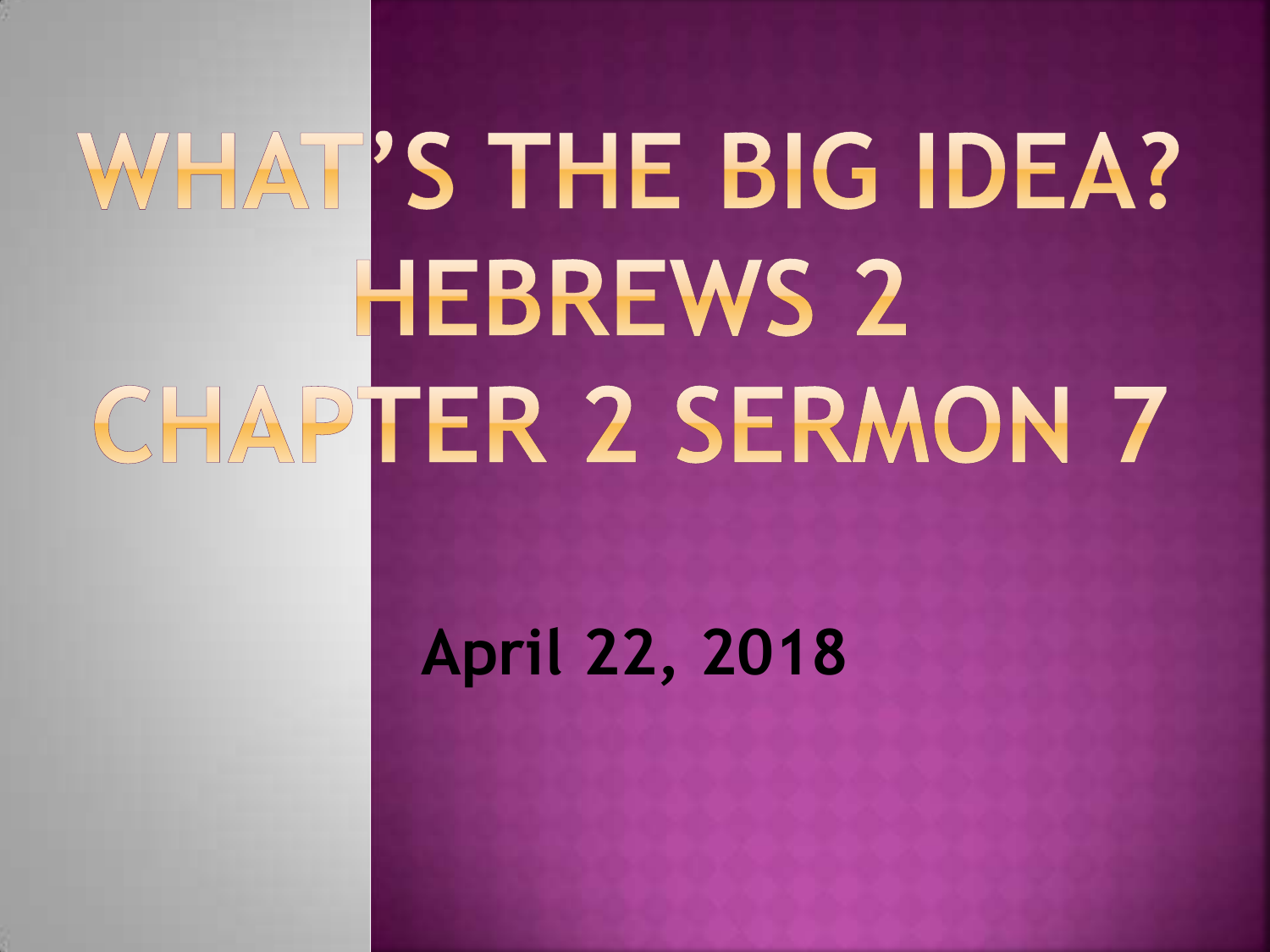HOW TO WALK THROUGH THE STORM WITHOUT BEING SWEPT AWAY.

*Or Steps toward Maturity.*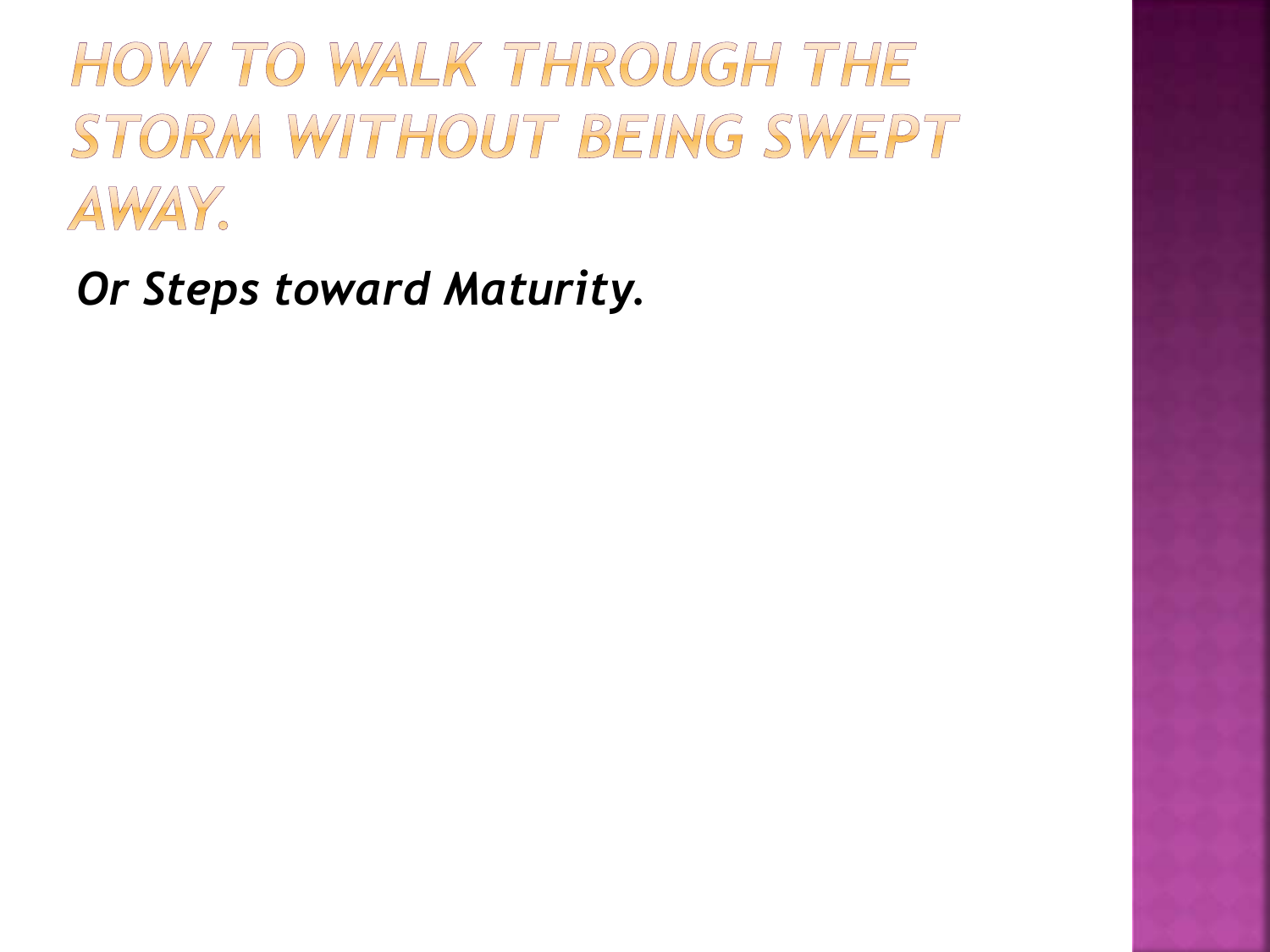# HEBREWS 2:10-18 (NKJV)

**<sup>10</sup>For it was fitting for Him, for whom** *are* **all things and by whom** *are* **all things, in bringing many sons to glory, to make the captain of their salvation perfect through sufferings.** 

**<sup>11</sup>For both He who sanctifies and those who are being sanctified** *are* **all of one, for which reason He is not ashamed to call them brethren,** 

**<sup>12</sup>saying:** *"I will declare Your name to My brethren; In the midst of the assembly I will sing praise to You."*

**<sup>13</sup>And again:** *"I will put My trust in Him."* **And again:** *"Here am I and the children whom God has given Me."*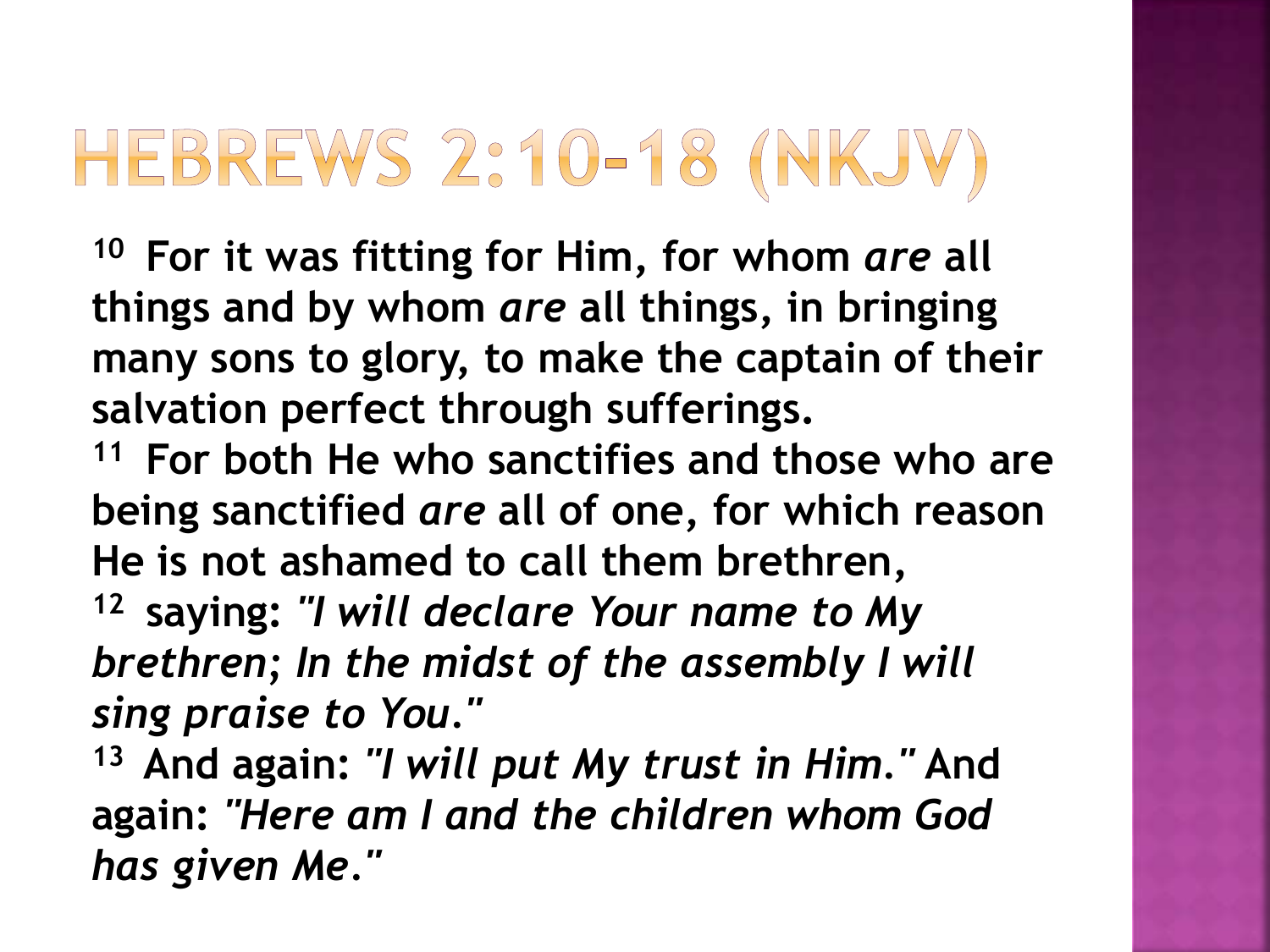# HEBREWS 2:10-18 (NKJV)

**<sup>16</sup>For indeed He does not give aid to angels, but He does give aid to the seed of Abraham. <sup>17</sup>Therefore, in all things He had to be made like** *His* **brethren, that He might be a merciful and faithful High Priest in things**  *pertaining* **to God, to make propitiation for the sins of the people**

**<sup>18</sup>For in that He Himself has suffered, being tempted, He is able to aid those who are tempted.**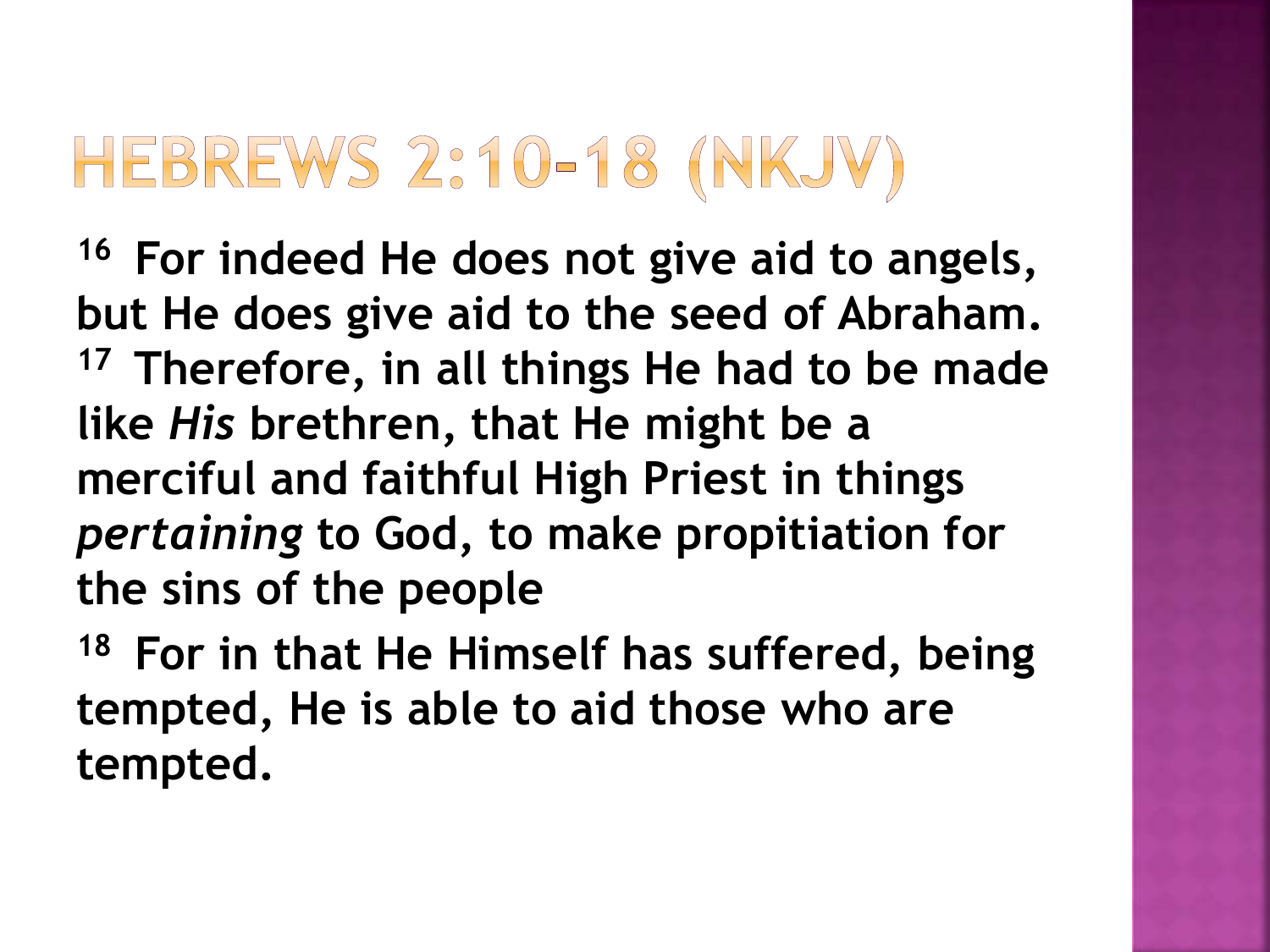## 1. TRUST EXPLICITLY IN THE FATHER.  $(VS, 13)$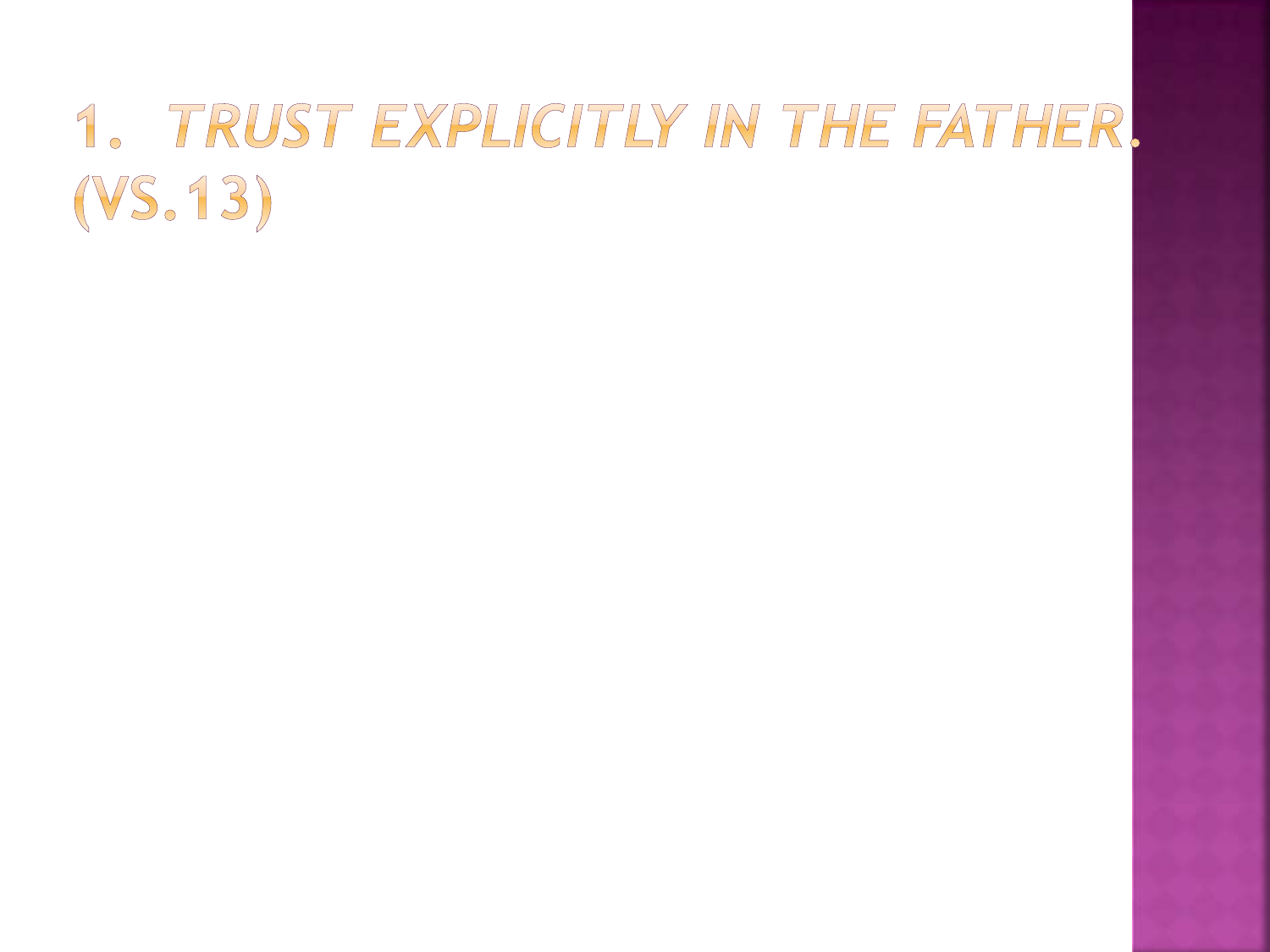## LOOK AT YOUR PAST.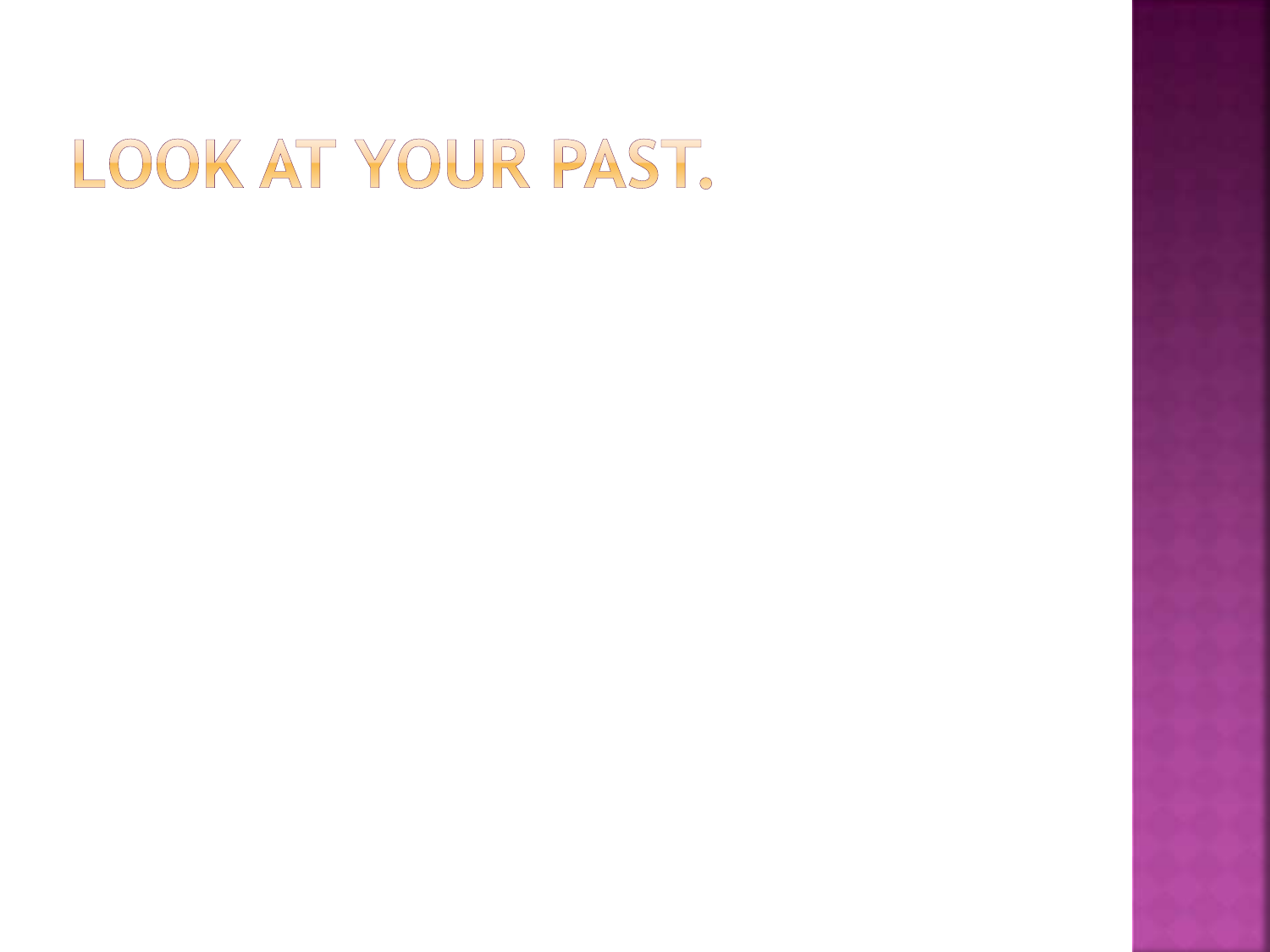## LOOK IN HIS WORD.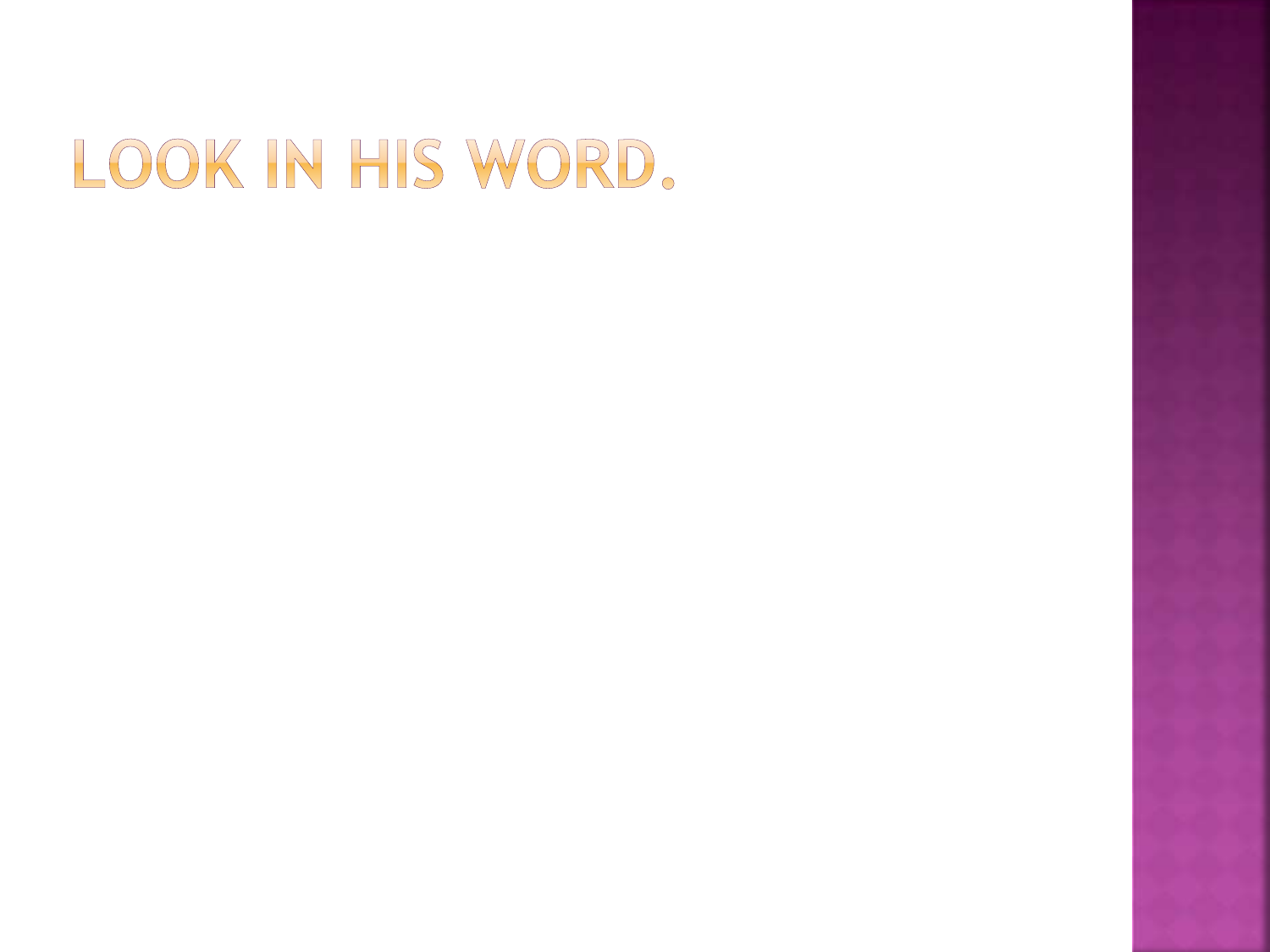# 2. REJOICE DURING THE TRIAL.  $(VS, 12)$

#### **a. Tell others of your Father's love.**

#### **b. Prise the Father with song.**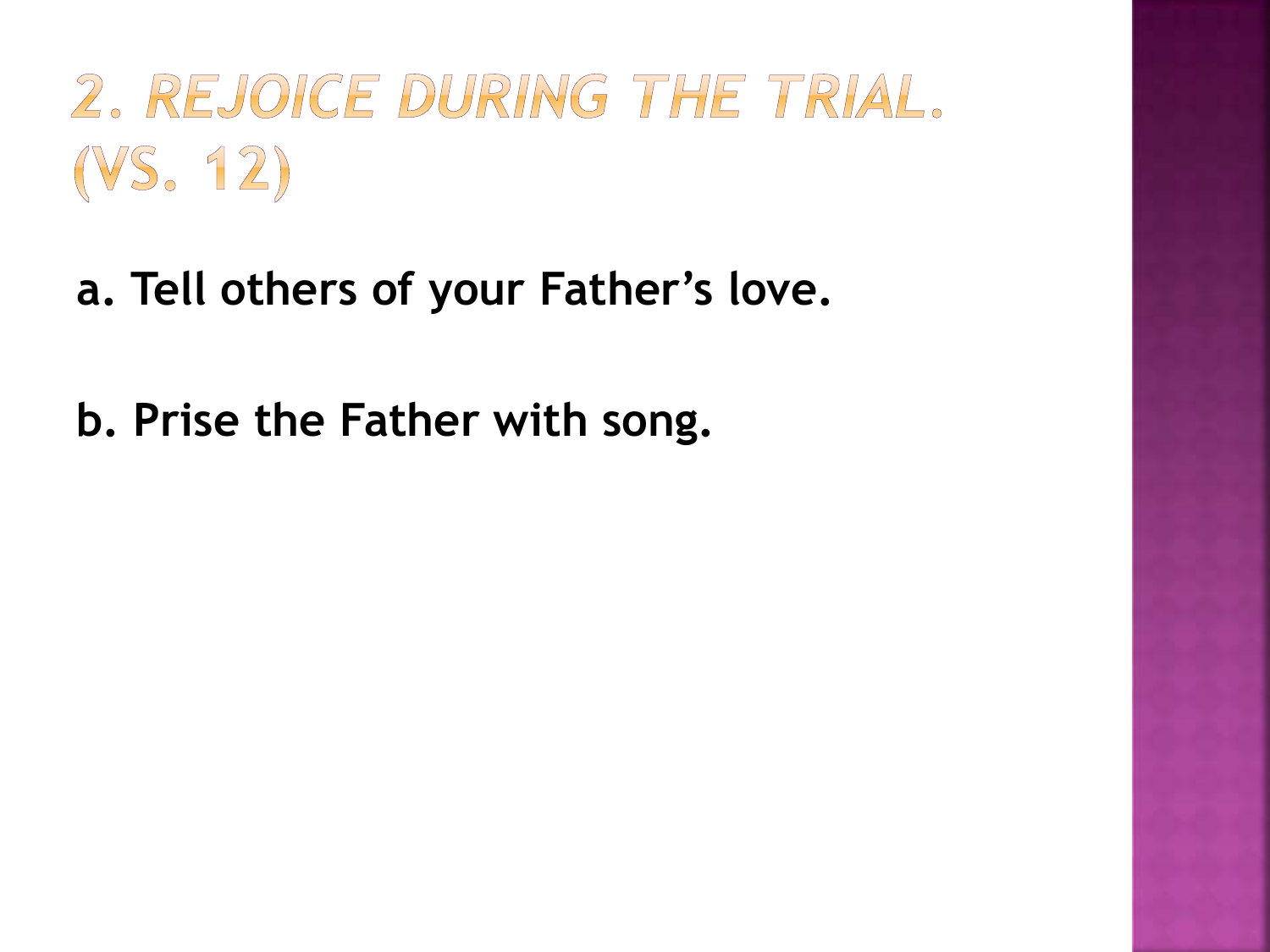### 3. TAKE ADVANTAGE OF THE GIFT OF PRAYER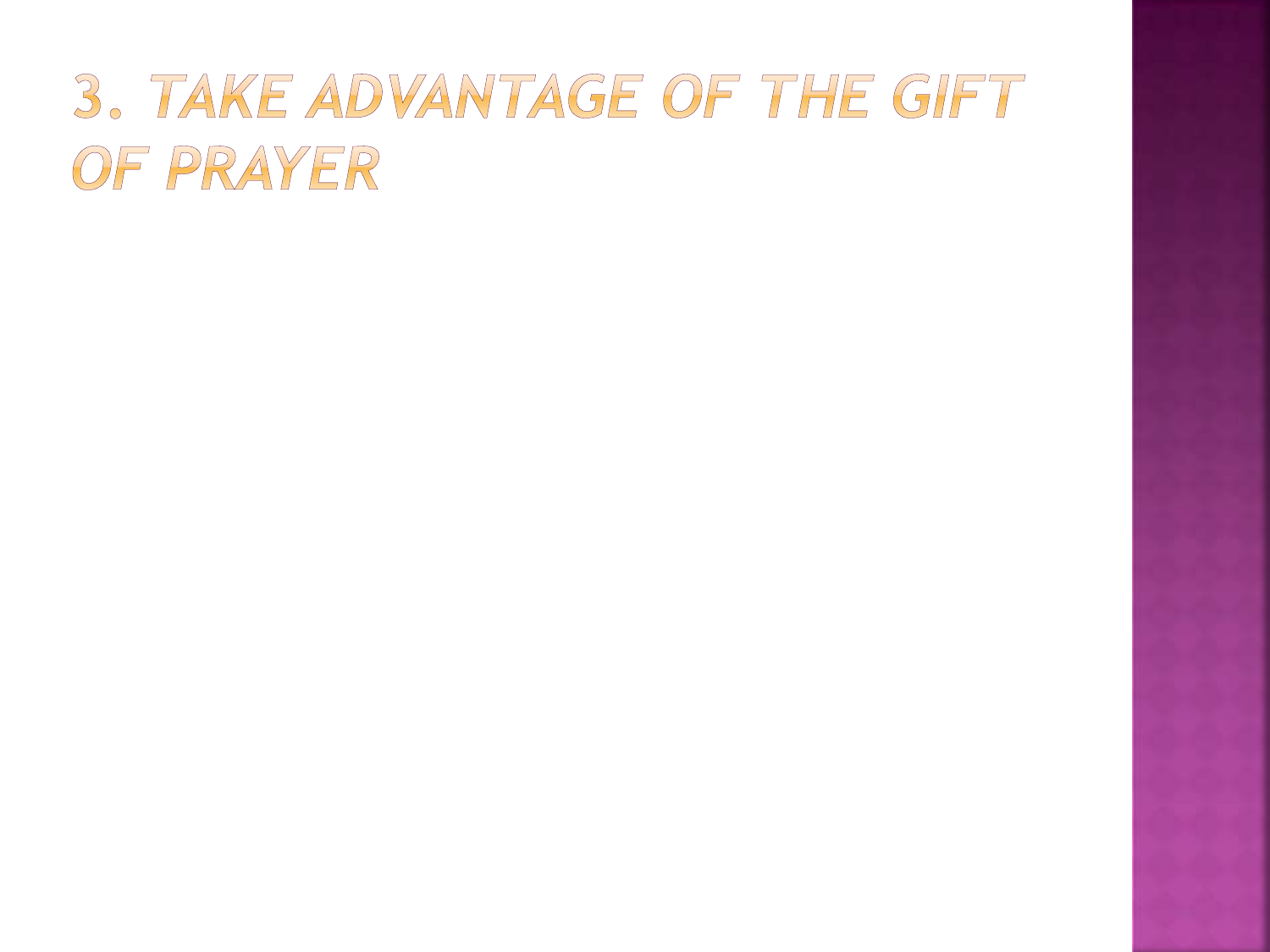## HEBREWS 2:16, 18 (NKJV)

**<sup>16</sup>For indeed He does not give aid to angels, but He does give aid to the seed of Abraham. <sup>18</sup>For in that He Himself has suffered, being tempted, He is able to aid those who are tempted.**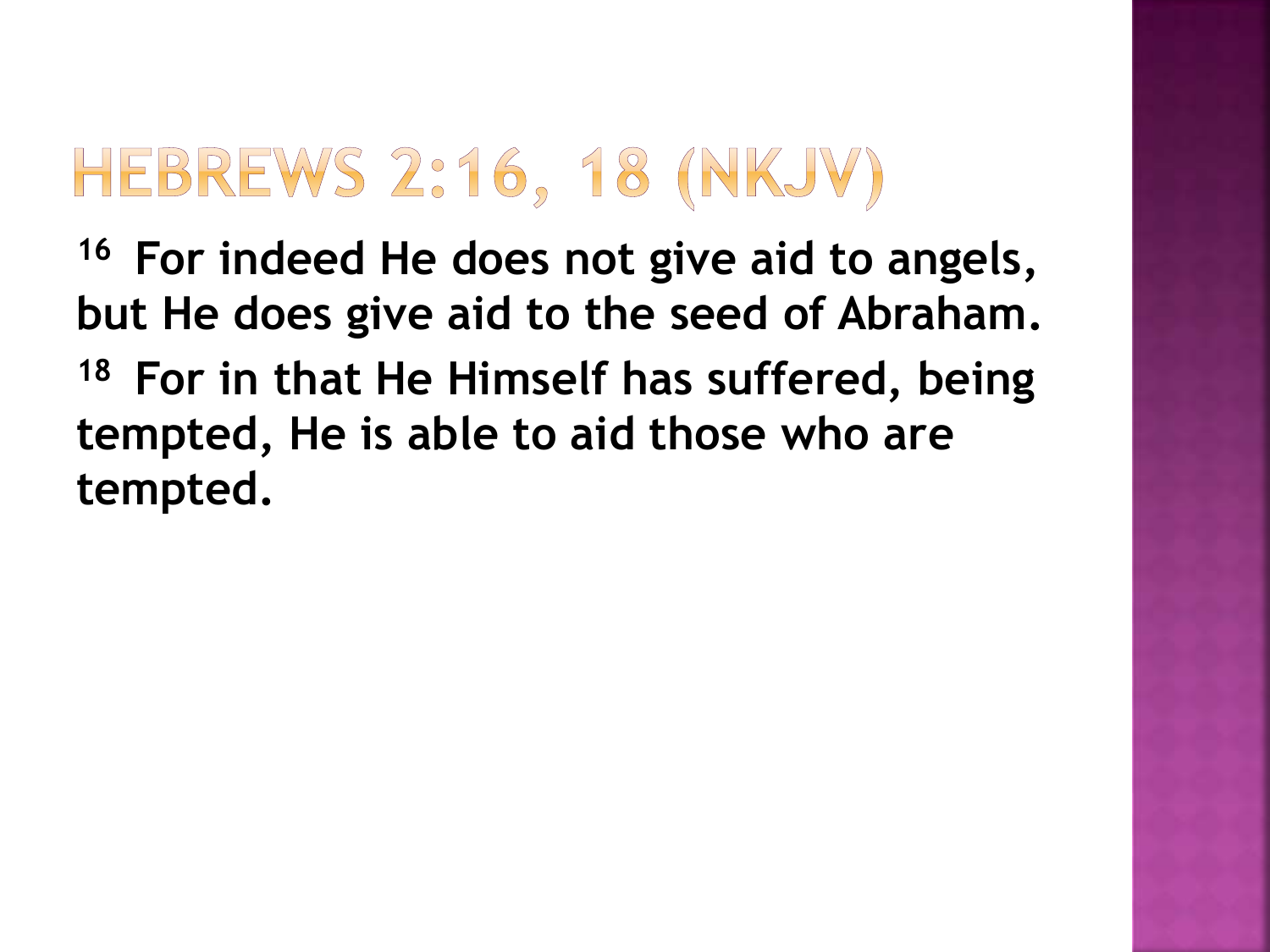# JOHN 14:16 (NKJV)

**<sup>16</sup>And I will pray the Father, and He will give you another Helper, that He may abide with you forever—**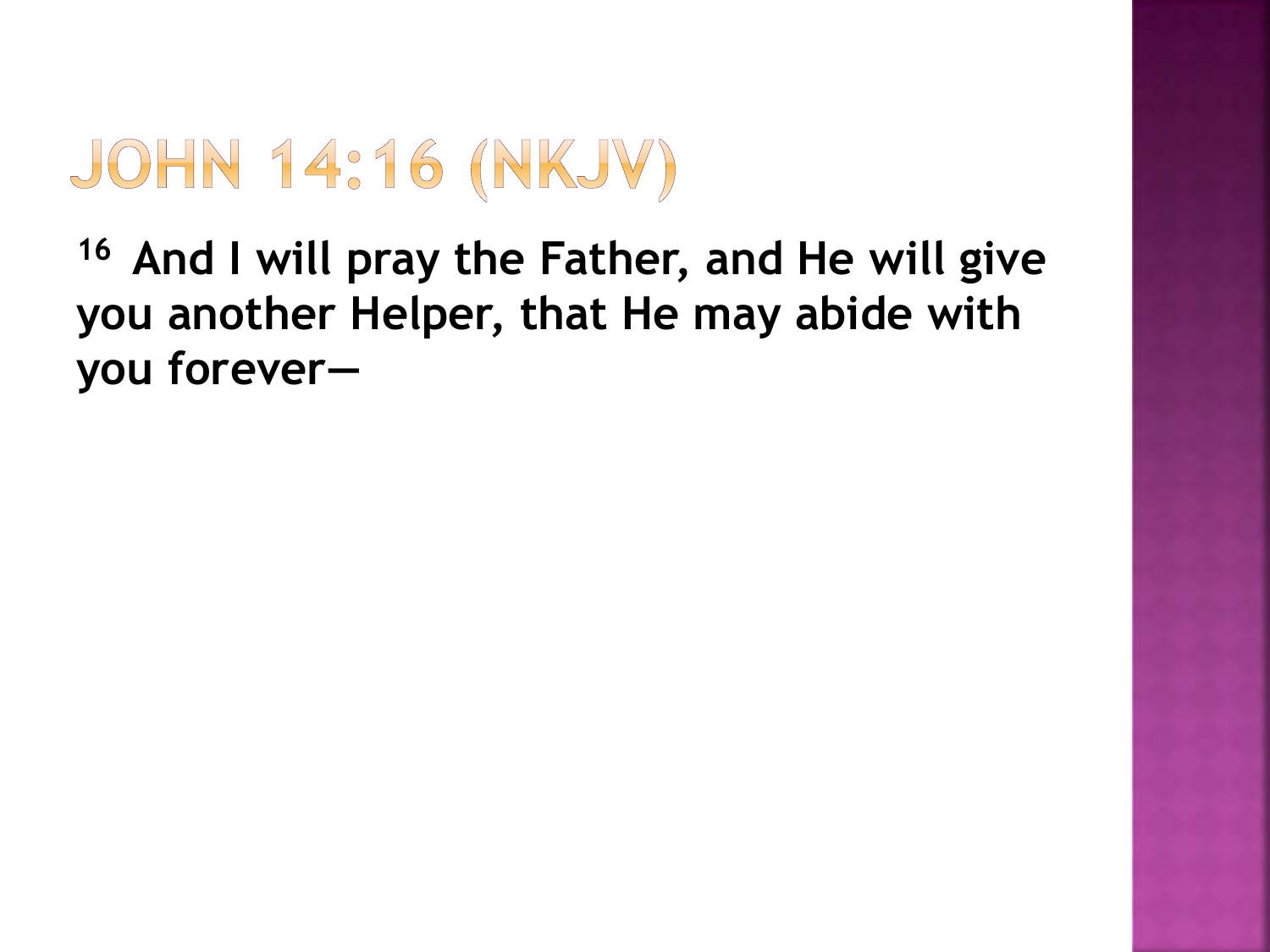## HEBREWS 4:16

**<sup>16</sup>Let us therefore come boldly to the throne of grace, that we may obtain mercy and find grace to help in time of need**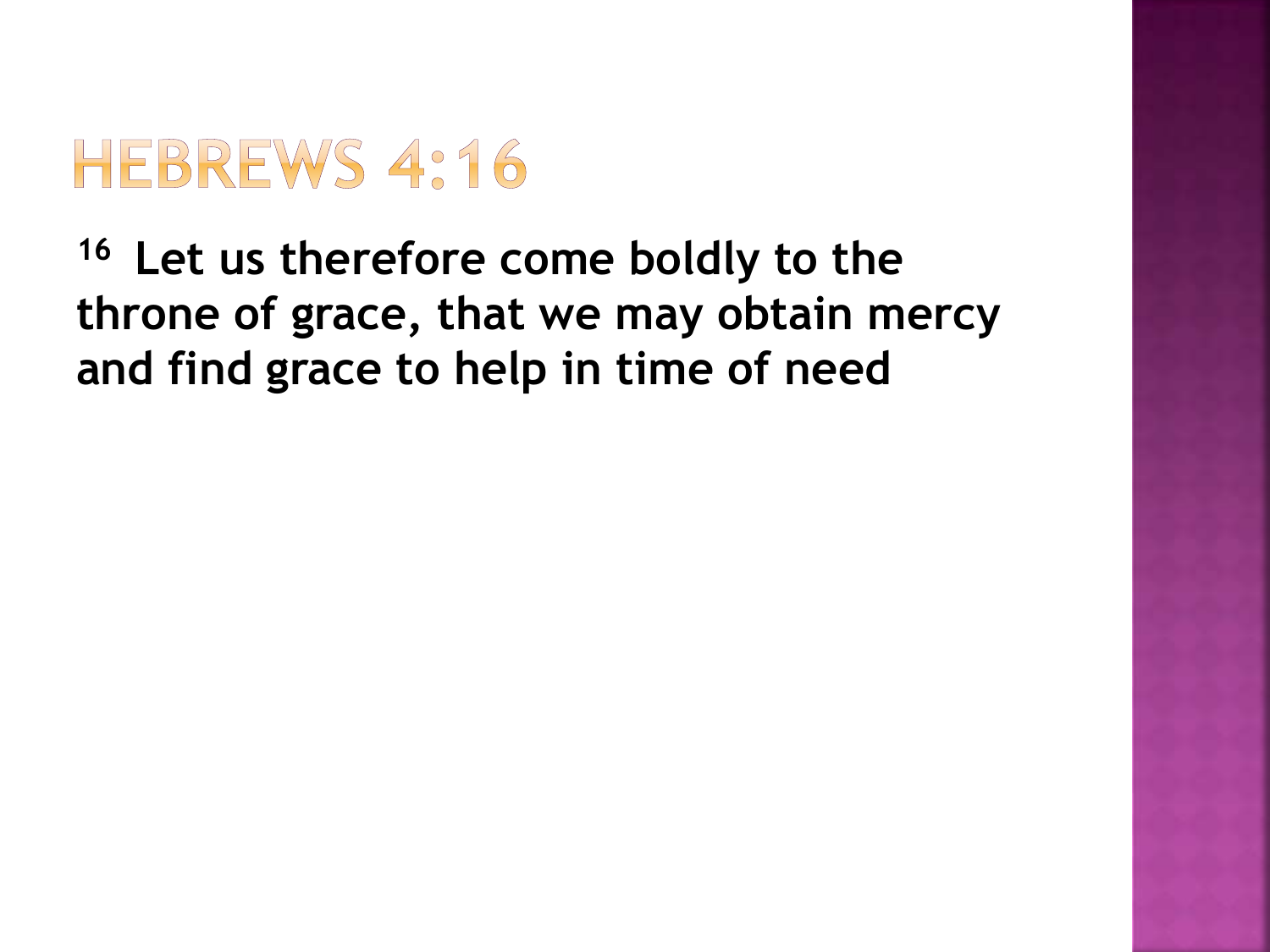**A. Listen B. Obey**